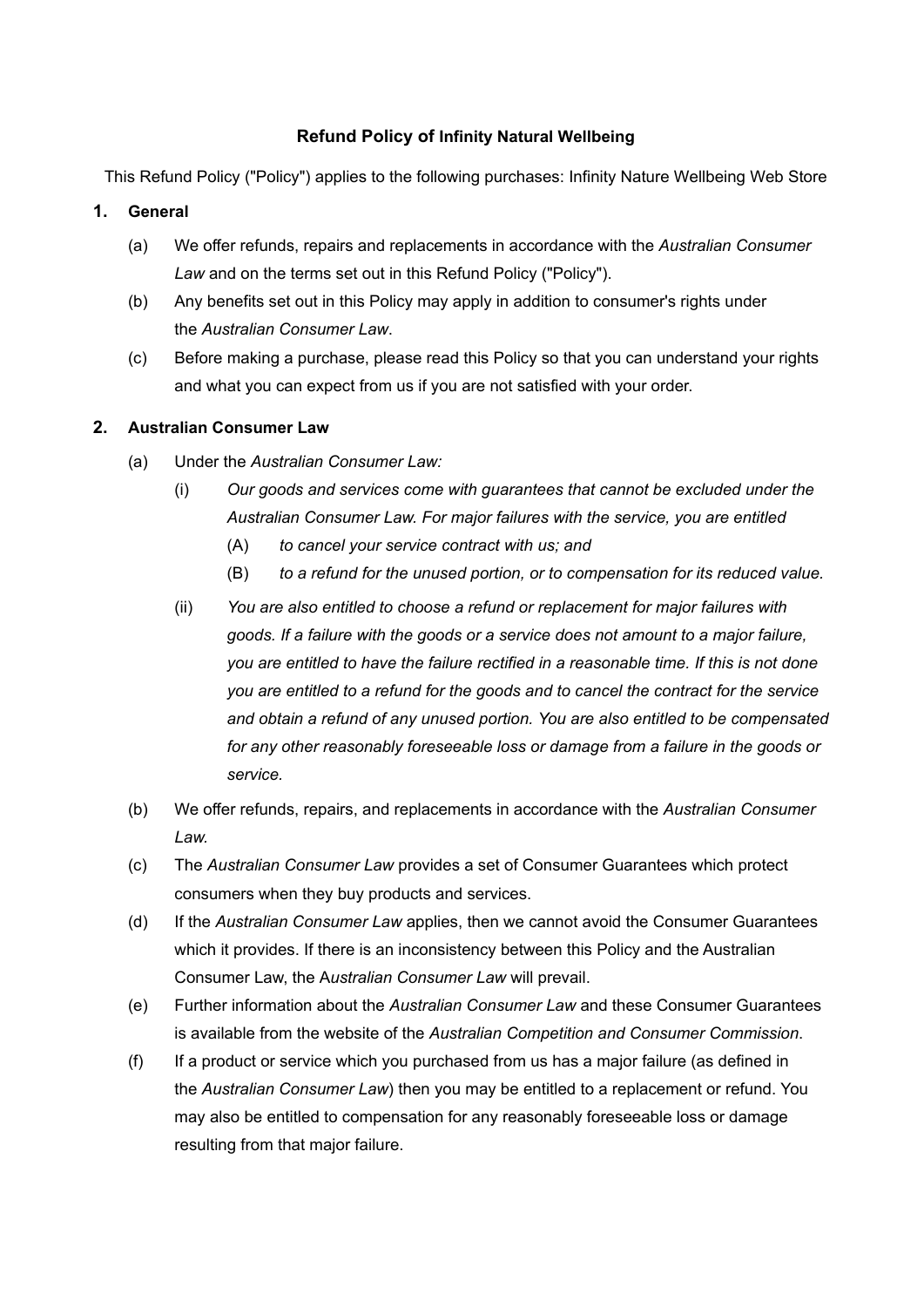(g) If a product or service which you purchased from us has a failure which does not amount to a major failure (as defined in the *Australian Consumer Law*) then you may still be entitled to have the goods repaired or replaced.

# **3. Cancellation and Change of Mind**

- (a) In the event that you receive the products or services you have purchased, as stated, but that you simply change your mind, we may, at our discretion, offer you a refund or exchange, provided that:
	- (i) You notify us within 7 business days of receipt.
	- (ii) In the case of services, the services have not already been performed.
	- (iii) The following conditions are satisfied:

The return delivery cost will be at customers' cost.

# **4. Products Damaged During Delivery**

- (a) In the event that the product you ordered has been damaged during delivery:
	- (i) Please contact us as soon as possible.
	- (ii) Any damaged product must be returned in the condition in which it was received, together with any packaging and other items which you received with the damaged product.
- (b) We will arrange to repair or collect the damaged product and replace it with an equivalent product, or to refund it, provided that you have contacted us within 7 business days from the date of receiving the product.

### **5. Exceptions**

- (a) Notwithstanding the other provisions of this Policy, we may refuse to provide a repair, replacement or refund for a product or service purchased by you if:
	- (i) You misused the said product in a way which caused the problem.
	- (ii) You knew or were made aware of the problem(s) with the product or service before you purchased it.
	- (iii) You asked for a service to be done in a certain manner, or you asked for alterations to a product, against our advice, or you were unclear about what you wanted.
	- (iv) Any other exceptions that apply under the *Australian Consumer Law.*

### **6. Shipping Costs for Returns**

(a) In the event that a product you have purchased fails to meet one or more Consumer Guarantees under the *Australian Consumer Law*, we shall bear any cost of shipping the said product (the "Returned Product") back to us, as well as any cost of shipping any replacement product to you.